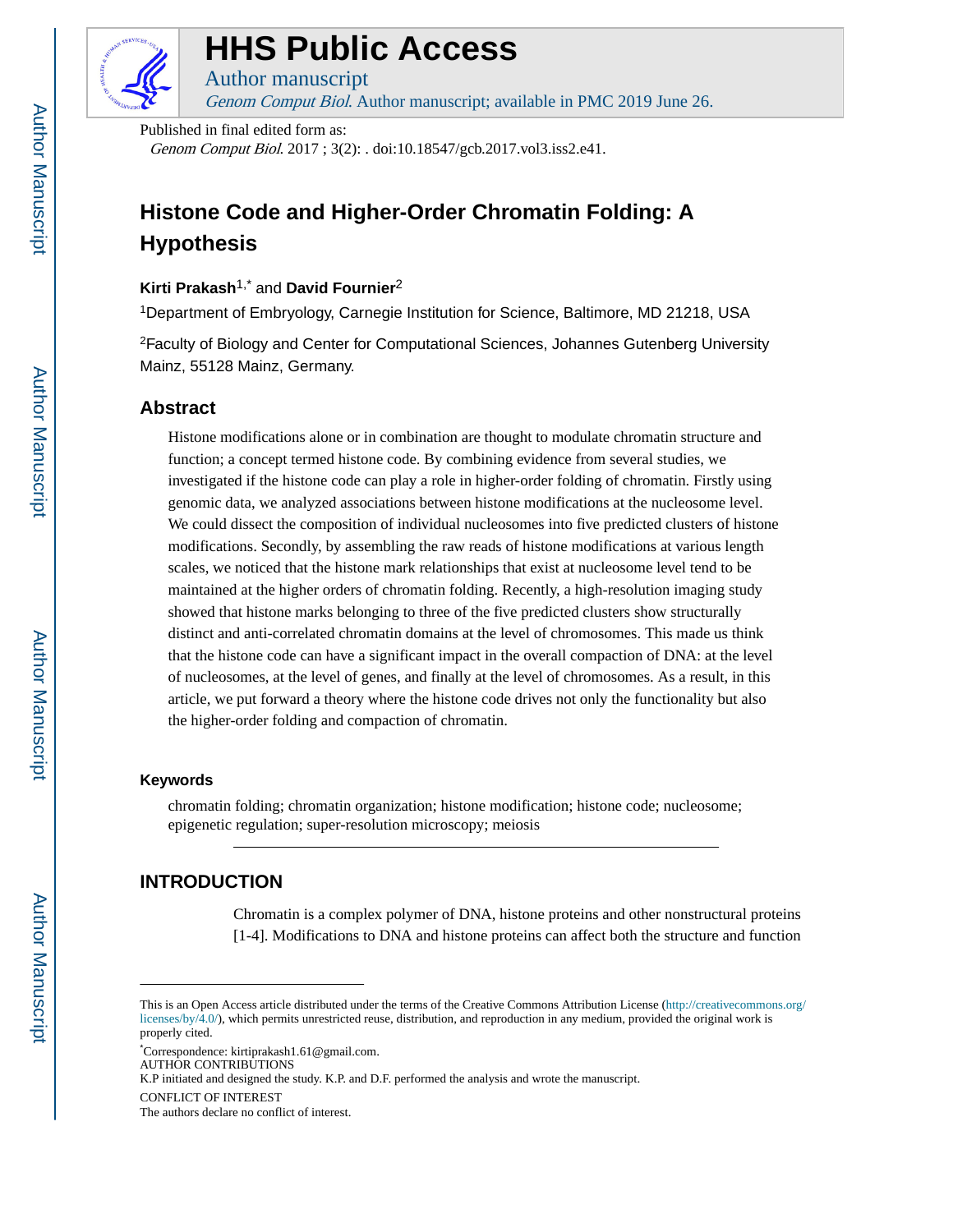of chromatin [5, 6]. For instance, posttranslational modifications on the amino acid tail of histone proteins can determine DNA compaction level and in turn, affect the binding of transcription factors to DNA [7-9]. Many of these modifications can occur in a concerted manner to modulate gene expression. A classic example is phosphorylation of histone 3 serine 10 (H3S10p) which has opposing roles during interphase and mitosis [10]. During interphase, phosphorylation at H3S10 is linked to acetylation at H3K9 and H3K14, relaxing chromatin and increasing the accessibility of various transcription factors [11, 12]. In contrast during mitosis, phosphorylation at H3S10 is linked to enhanced methylation at H3K9 to condense chromatin [13, 14]. Overall, this crosstalk can affect signalling pathways to modulate gene expression but also chromatin accessibility. As a result, the combination of histone marks that can potentially regulate chromatin and gene expression is termed as "histone code" [15, 16].

In this article, we hypothesize that higher order chromatin folding can be built up from simple mathematical rules and that the histone code can provide a robust mechanism for this folding. To study the histone code, we defined a framework to correlate 39 histone marks at individual nucleosome positions. Our result shows that histone modifications can be easily clustered into five different groups [17]. One of the clusters is associated with promoters, while others are related to gene bodies or enriched at repeat regions. This result suggests that the histone code is not only present at nucleosome level but also at the level of genes and regulatory regions. We then relate these findings to a previous study of ours where pachytene chromosomes showed distinct compartmentalization of histone modifications at the level of chromosomes [18, 19]. In light of these observation, we propose that the histone code might play a role at various levels of chromatin folding (nucleosome, gene, and chromosome), hinting at a mechanistic folding of DNA in a hierarchical manner.

### **HISTONE CODE AT NUCLEOSOME LEVEL**

To study the associations between histone marks at the nucleosome level, we designed a strategy to assign histone modifications to a given nucleosome. Firstly, we map the ChIP-seq reads for different histone modifications to version hg18 of the human genome using Bowtie [20]. To obtain the best alignment, we set the seed length equal to read length (36 bps), with only two mismatches allowed. Next, we combine the mapped reads of the different histone modifications into one file and predict nucleosome positions using the Nucleosome Positioning from Sequencing (NPS) method [21]. In NPS, each read is extended to 150 nucleotides (nt) and the central 75 nt are taken to get a better estimate of the signal. The peaks which have significantly different distribution of reads on the two strands are removed because the two strands of the DNA should be sequenced evenly. Furthermore, the peaks whose width is less than 80 nt or greater than 250 nt are removed. Next, all the histone modifications are assigned to the predicted nucleosome positions. We count the total number of reads for a particular modification in the nucleosomal peak region and compare it with the expected number of reads for that chromosome using a Poisson distribution. We assign a histone modification to a nucleosome if the p-value for the read count is less than  $10^{-3}$ . This computation results in a binary matrix of 0's and 1's. Finally, we compute the correlation coefficients between marks using this binary matrix to describe the associations between the histone modifications. Corrplot and hclust (for hierarchical clustering) functions (R package)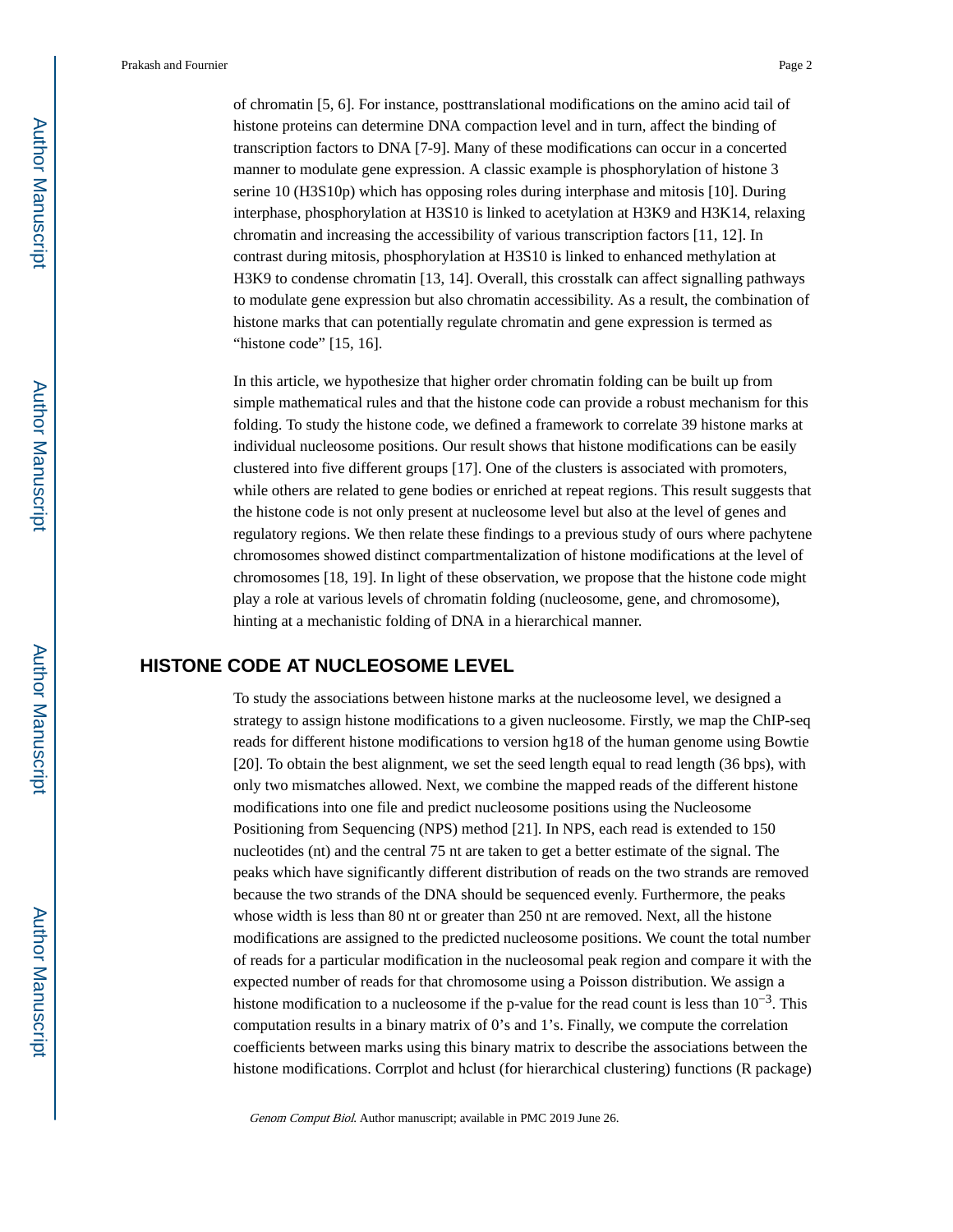are used to plot the correlation matrix and group the histone modifications into distinct clusters.

# **HISTONE MODIFICATION ASSOCIATIONS AT NUCLEOSOME LEVEL ARE MAINTAINED AT INCREASING ORDERS OF CHROMATIN FOLDING**

We applied our framework to histone modifications data from [22-25], which is still to date the largest collection of histone marks available for a single cell line (CD4 T cells). Our method generated correlation coefficients between histone modifications depicted in Figure 1 using a coloring scheme. The hierarchical clustering identified five clusters of histone modifications. The largest group was found to be associated with active gene expression, comprising acetylation marks and H3K4me3 (Figure 1, top left cluster indicated by a square black box). Another group was associated with inactive chromatin mark (H3K9me3), a mark of constitutive heterochromatin (Figure 1, the fourth cluster from the left). Lastly, we identified a group representative of repressive chromatin (H3K27me3) (Figure 1, the fifth cluster from the left). Using simple magnification of genome browser tracks, we noticed that the histone code which exists at nucleosome level also tends to holds true at the higher order of chromatin folding (Figure 2). In the hypothesis that the histone code does not exist at higher levels of folding, no clustering of histone marks should be visible at higher magnifications, which is not the case here. For instance, the first cluster on the left is observed at promoters and exons while the second group is observed at the gene bodies. This result implies that histone marks associated at the nucleosome level may also pack together at specific sites in the genome at different length scales.

# **THE HISTONE CODE DEFINES STRUCTURAL RULES AT THE HIGHEST ORDER OF CHROMATIN ORGANIZATION**

Recently, compartmentalization of active and inactive chromatin marks has been shown in interphase chromosomes [26-29]. However in these studies, a relative spatial positioning of chromatin with respect to a fixed reference is missing. Pachytene chromosomes provide an ideal platform to explore basics of DNA folding, as they are very well defined in 3D space, with a highly reproducible structure. Recently, we published a description of the epigenetic landscape of pachytene chromosomes [18], where we were able to study the relative spatial organization of three histone marks around the central axis of pachytene chromosomes (Figure 3). These histone marks also represent three different clusters in Figure 1. We found these marks to display very different patterns, in terms of size, periodicity and position on the chromosomes (Figure 3). H3K9me3 associated with centromeric chromatin forms helical spreads of length around 500 nm and is located at the end of the chromosome, very close to the central axis (in mouse chromosomes centromeres localize at one of the telomeres [30]). H3K4me3 associated with active chromatin forms 30-60 nm clusters and is located on lateral extensions of the chromosome, probably to facilitate transcription [31-33]. Finally, H3K27me3, a histone mark linked to repressed gene expression [34, 35], shows a remarkable axial periodic and symmetric localization along the chromosomes, hinting for a possible implication in the recombination process [36, 37]. H3K27me3 forms approximately 100-150 nm clusters, which is in between H3K4me3 and H3K9me3 cluster sizes. Overall,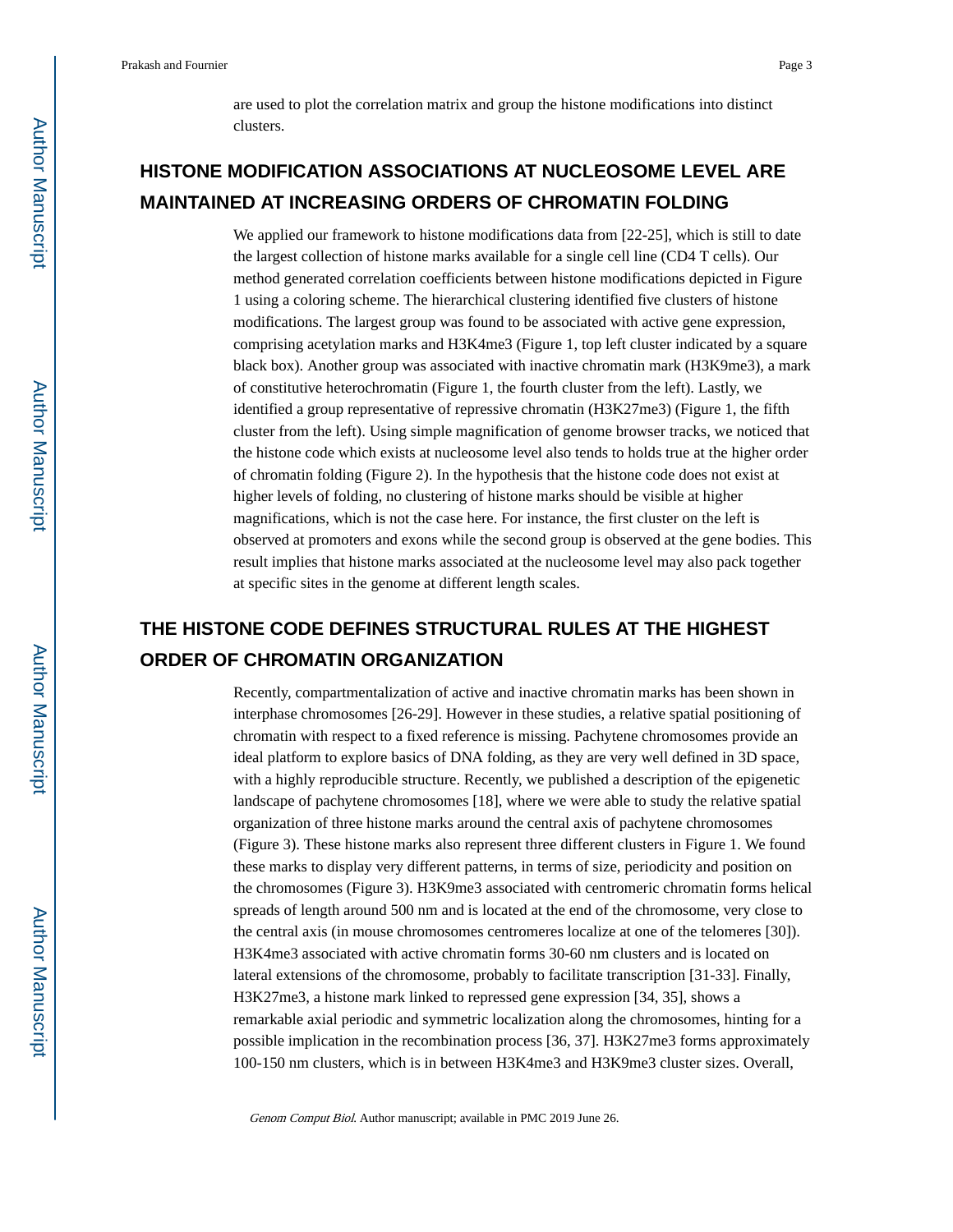this distinct compartmentalization of histone marks hints that histone code might have a structural impact on the overall shape of the chromosomes at the highest order of organization. We summarize our concept of histone code at several levels of hierarchy in a final model (Figure 4).

### **DISCUSSION**

Describing the histone code i.e. the functional associations among histone modifications, at different levels of chromatin folding is of particular importance to understand how chromatin structure affects its function. At low order, the histone code can predict if a gene is going to be transcribed or not. At the highest order of chromatin folding, i.e. at the scale of the nucleus, the histone code predicts the general condensation level of chromatin. For instance, H3K9me3 forms large and highly condensed clusters which are located towards the inner side of chromosomes while H3K4me3 forms small decondensed clusters at the periphery of a chromatin domain, most likely to facilitate transcription. Overall, these higher order structures may be transcription units or topologically associated domains (TADs), and may affect the functionality of DNA. For instance, during interphase, regions of active transcription can be brought together in order for transcription to happen [38], while during meiosis regions epigenetically repressed by H3K27me3 are close to the central axis where crossing-overs take place, possibly to silence transcription or prevent repeated regions from being recombined [39].

Nonetheless, histone code is a complex concept and may not hold true all the time [40, 41]. Histone modifications from different clusters can be associated at times, for instance, H3K27me3 and H3K4me3 at poised genes and validating the model will require co-staining of several histone modifications. Furthermore, effort needs to be put to investigate the impact of the histone code on higher-order chromatin folding, using recent genome-wide HiC data [42, 43], and validate these preliminary results.

What we don't know yet is how the three orders, nucleosome, gene and chromosome levels, interact and influence each other. Chromatin looping and folding into particular shapes such as the so-called fractal globule are currently the most advanced explanations on how chromatin can be organised inside the cell nucleus [44-46]. Nonetheless, how a 10-30 nm chromatin fibre transits to commonly observed X-shaped metaphase chromosomes is still an open question.

From our recent studies, we could observe 60 nm clusters of active chromatin domains (H3K4me3), 120 nm of repressed chromatin domains (H3K27me3) and 500 nm of inactive chromatin domains (H3K9me3). From other studies, we know about the existence of 10 nm nucleosomes and 30-100 nm chromatin fibers [47-49]. These 10, 30, 60, 120, 250 nm chromatin domain patterns are highly reminiscent of the  $2<sup>n</sup>$  power law (2, 4, 8, 16, 32, 64, 128, 256, 512, 1024). Using these different measures of clusters as a hint, we hypothesize that chromatin folding could follow a power law of two (at this point, we do not have significant data to support this hypothesis), which is slightly different from the traditional fractal globule model [46]. We propose that the active/inactive state of chromatin is determined by a hierarchical folding design (Figure 4). For instance, the active state of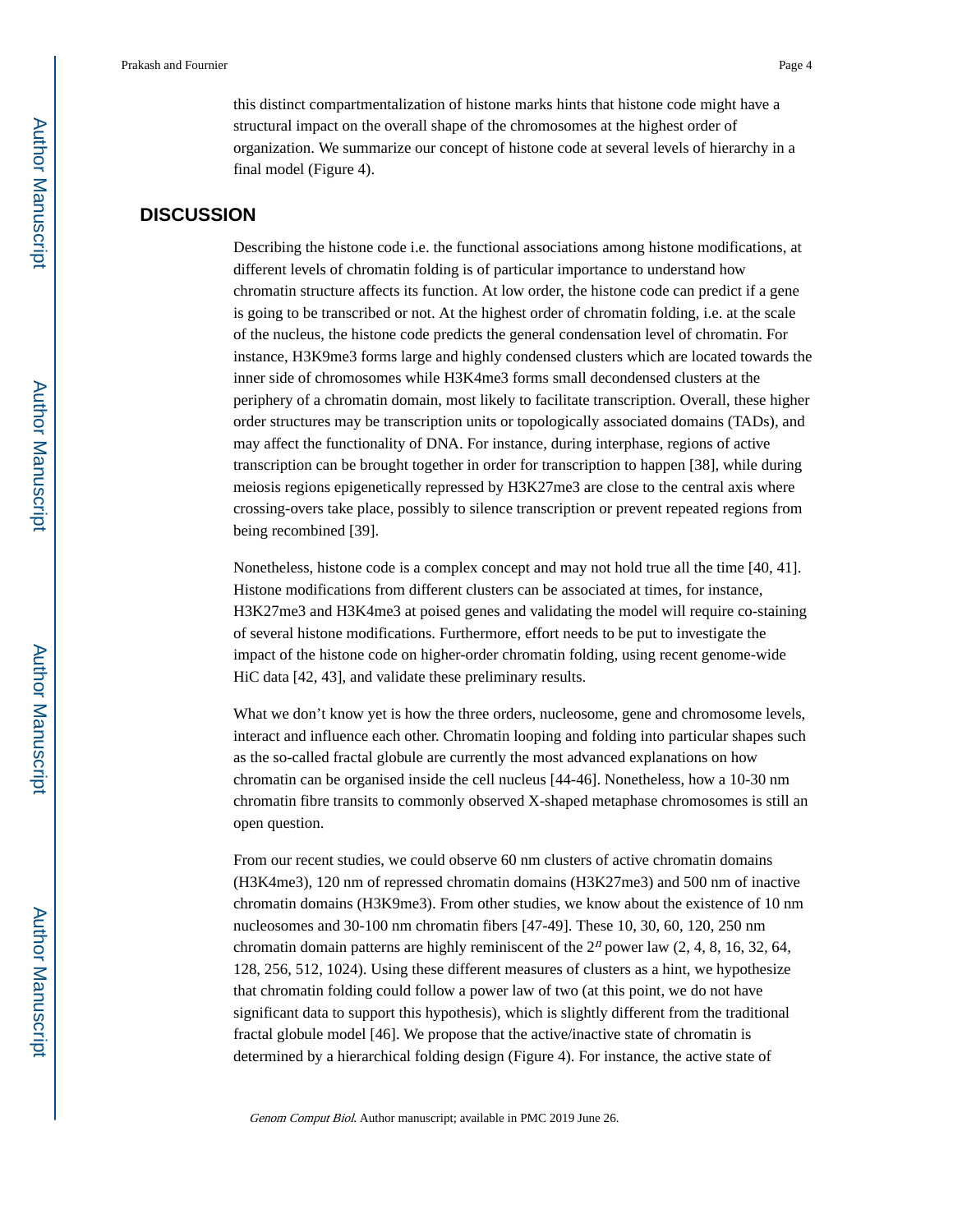chromatin may only be folded up to the 6th power of 2 i.e. 64 nm but not beyond; increasing levels of compaction will lead to transcriptional repression. This status will be maintained by the modifications from cluster 1 of our histone code table (Figure 1, top left cluster). As a consequence, each of the different levels of chromatin folding, the 10 nm nucleosome, the 30 nm chromatin fiber and the 60 nm nucleosomal domains of H3K4me3 will belong to the active chromatin state. The multiple acetylations and methylations will provide proofreading mechanisms to ensure that this status is maintained. Differently, repressed chromatin will require an additional level of folding, requiring the recruitment of methyltransferases to methylate several sites such as lysine 9 and lysine 27 on histone 3. In this view, a combination of histone modifications is necessary to make sure that no gene is repressed accidentally. For additional levels of folding, a coordinated trimethylation at more specific lysine residues such as lysine 9, lysine 79 on histone 3 and lysine 20 on histone 4 will be required to ensure that the inactive state of chromatin is maintained even after differentiation [50]. Having one active mark to induce or inhibit the transcription of a gene will not be robust. A synergy of modifications or the histone code working in a concerted manner will provide the proper proofreading mechanism to ensure a proper on/off switching of a gene or hierarchical folding of chromatin.

### **ACKNOWLEDGEMENTS**

K.P. acknowledges Joseph G. Gall and D.F. thanks the Center for Computational Sciences in Mainz for the financial support.

### **REFERENCES**

- 1. Olins AL, Olins DE. Spheroid chromatin units (v bodies). Science. 1974;183(4122):330–332. doi: 10.1126/science.183.4122.330. [PubMed: 4128918]
- 2. Kornberg RD. Chromatin structure: a repeating unit of histones and DNA. Science. 1974;184(4139): 868–871. doi:10.1126/science.184.4139.868. [PubMed: 4825889]
- 3. Berger SL. The complex language of chromatin regulation during transcription. Nature. 2007;447(7143):407–412. doi:10.1038/nature05915. [PubMed: 17522673]
- 4. Groth A, Rocha W, Verreault A, Almouzni G. Chromatin challenges during DNA replication and repair. Cell. 2007;128(4):721–733. doi:10.1016/j.cell.2007.01.030. [PubMed: 17320509]
- 5. Klose RJ, Zhang Y Regulation of histone methylation by demethylimination and demethylation. Nature reviews Molecular cell biology. 2007;8(4):307–318. doi:10.1038/nrm2143. [PubMed: 17342184]
- 6. Kouzarides T Chromatin modifications and their function. Cell. 2007;128(4):693–705. doi:10.1016/ j.cell.2007.02.005. [PubMed: 17320507]
- 7. Grunstein M. Histone acetylation in chromatin structure and transcription. Nature. 1997;389(6649): 349–352. doi:10.1038/38664. [PubMed: 9311776]
- 8. Bird AP, Wolffe AP Methylation-induced repression—belts, braces, and chromatin. Cell. 1999;99(5):451–454. doi:10.1016/S0092-8674(00)81532-9. [PubMed: 10589672]
- 9. Creyghton MP, Cheng AW, Welstead GG, Kooistra T, Carey BW, Steine EJ, et al. Histone H3K27ac separates active from poised enhancers and predicts developmental state. Proceedings of the National Academy of Sciences. 2010;107(50):21931–21936. doi:10.1073/pnas.1016071107.
- 10. Prigent C, Dimitrov S. Phosphorylation of serine 10 in histone H3, what for? Journal of cell science. 2003;116(18):3677–3685. doi:10.1242/jcs.00735. [PubMed: 12917355]
- 11. Rea S, Eisenhaber F, O'Carroll D, Strahl BD, Sun ZW, Schmid M, et al. Regulation of chromatin structure by site-specific histone H3 methyltransferases. Nature. 2000;406(6796):593–599. doi: 10.1038/35020506. [PubMed: 10949293]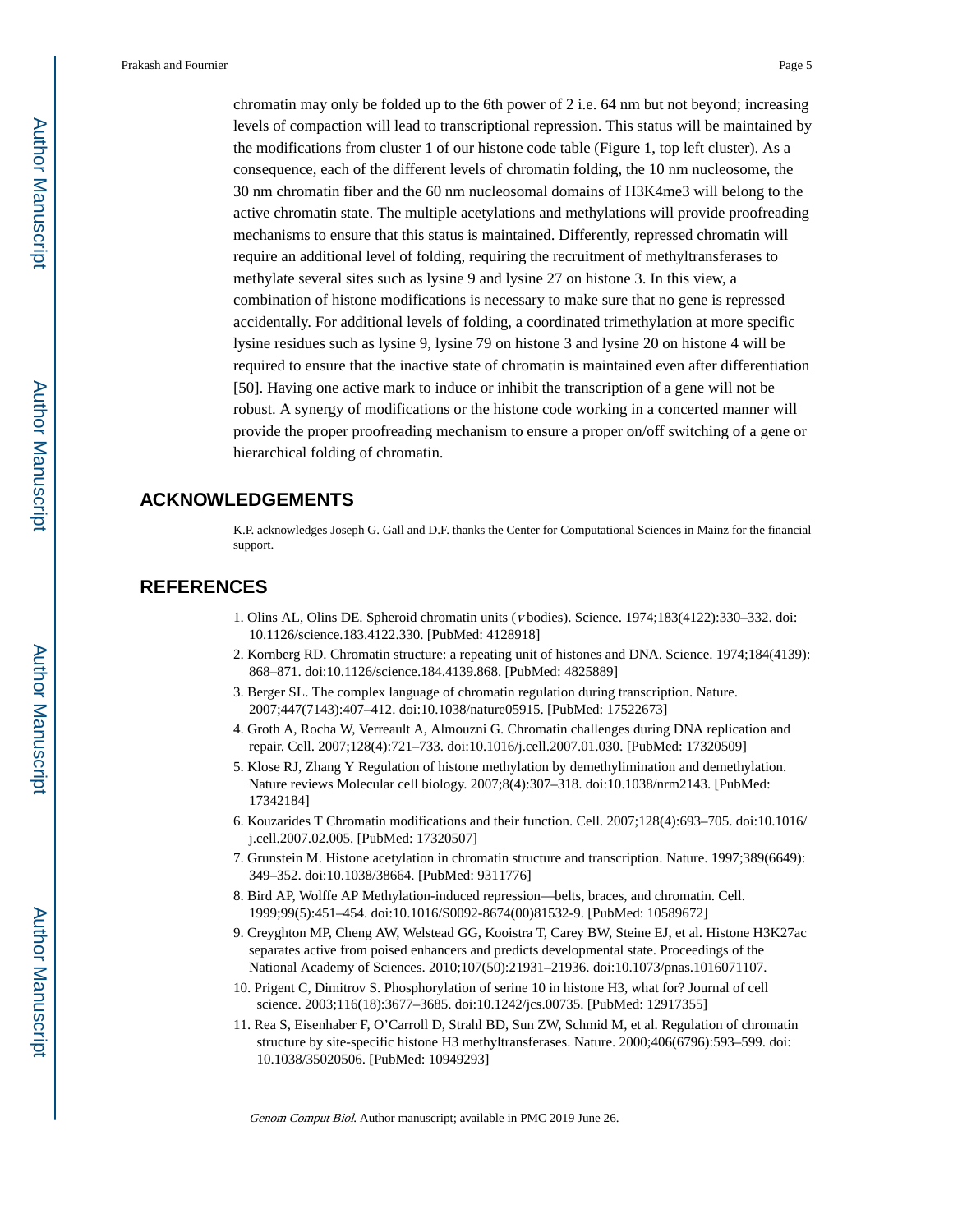- 12. Rando OJ. Combinatorial complexity in chromatin structure and function: revisiting the histone code. Current opinion in genetics & development. 2012;22(2):148–155. doi:10.1016/j.gde. 2012.02.013. [PubMed: 22440480]
- 13. Castellano-Pozo M, Santos-Pereira JM, Rondón AG, Barroso S, Andújar E, Pérez-Alegre M, et al. R loops are linked to histone H3 S10 phosphorylation and chromatin condensation.Molecular cell. 2013;52(4):583–590. doi:10.1016/j.molcel.2013.10.006. [PubMed: 24211264]
- 14. Fazzio TG, Panning B. Condensin complexes regulate mitotic progression and interphase chromatin structure in embryonic stem cells. The Journal of cell biology. 2010;188(4):491–503. doi:10.1083/jcb.200908026. [PubMed: 20176923]
- 15. Jenuwein T, Allis CD. Translating the histone code. Science. 2001;293(5532):1074–1080. doi: 10.1126/science.1063127. [PubMed: 11498575]
- 16. Strahl BD, Allis CD. The language of covalent histone modifications. Nature. 2000;403(6765):41– 45. doi:10.1038/47412. [PubMed: 10638745]
- 17. Prakash K A binary combinatorial histone code. Aalto University 2012;Master thesis.
- 18. Prakash K, Fournier D, Redl S, Best G, Borsos M, Tiwari VK, et al. Superresolution imaging reveals structurally distinct periodic patterns of chromatin along pachytene chromosomes. Proceedings of the National Academy of Sciences. 2015;112(47):14635–14640. doi:10.1073/pnas. 1516928112.
- 19. Prakash K. The periodic and dynamic structure of chromatin. Heidelberg University 2016;Phd thesis. doi:10.11588/heidok.00021825.
- 20. Langmead B, Trapnell C, Pop M, Salzberg SL. Ultrafast and memory-efficient alignment of short DNA sequences to the human genome. Genome Biol. 2009;10(3):R25. doi:10.1186/gb-2009-10-3 r25. [PubMed: 19261174]
- 21. Zhang Y, Shin H, Song J, Lei Y, Liu XS. Identifying positioned nucleosomes with epigenetic marks in human from ChIP-Seq. BMC genomics. 2008;9(1):537. doi:10.1186/1471-2164-9-537. [PubMed: 19014516]
- 22. Barski A, Cuddapah S, Cui K, Roh TY, Schones DE, Wang Z, et al. High-resolution profiling of histone methylations in the human genome. Cell. 2007;129(4):823–837. doi:10.1016/j.cell. 2007.05.009. [PubMed: 17512414]
- 23. Wang Z, Zang C, Rosenfeld JA, Schones DE, Barski A, Cuddapah S, et al. Combinatorial patterns of histone acetylations and methylations in the human genome. Nature genetics. 2008;40(7):897– 903. doi:10.1038/ng.154. [PubMed: 18552846]
- 24. Wang Z, Zang C, Cui K, Schones DE, Barski A, Peng W, et al. Genome-wide mapping of HATs and HDACs reveals distinct functions in active and inactive genes. Cell. 2009;138(5):1019–1031. doi:10.1016/j.cell.2009.06.049. [PubMed: 19698979]
- 25. Schones DE, Cui K, Cuddapah S, Roh TY, Barski A, Wang Z, et al. Dynamic regulation of nucleosome positioning in the human genome. Cell. 2008;132(5):887–898. doi:10.1016/j.cell. 2008.02.022. [PubMed: 18329373]
- 26. Boettiger AN, Bintu B, Moffitt JR, Wang S, Beliveau BJ, Fudenberg G, et al. Super-resolution imaging reveals distinct chromatin folding for different epigenetic states. Nature. 2016;529(7586): 418–422. doi:10.1038/nature16496. [PubMed: 26760202]
- 27. Kirmes I, Szczurek A, Prakash K, Charapitsa I, Heiser C, Musheev M, et al. A transient ischemic environment induces reversible compaction of chromatin. Genome biology. 2015;16(1):1–19. doi: 10.1186/s13059-015-0802-2. [PubMed: 25583448]
- 28. Szczurek AT, Prakash K, Lee HK, urek-Biesiada DJ, Best G, Hagmann M, et al. Single molecule localization microscopy of the distribution of chromatin using Hoechst and DAPI fluorescent probes. Nucleus. 2014;5(4):331–340. doi:10.4161/nucl.29564. [PubMed: 25482122]
- 29. urek-Biesiada D, Szczurek AT, Prakash K, Mohana GK, Lee HK, Roignant JY, et al. Localization microscopy of DNA in situ using Vybrant® DyeCycle™ Violet fluorescent probe: A new approach to study nuclear nanostructure at single molecule resolution. Experimental cell research. 2016;343(2):97–106. doi:10.1016/j.yexcr.2015.08.020. [PubMed: 26341267]
- 30. Bisig CG, Guiraldelli MF, Kouznetsova A, Scherthan H, Höög C, Dawson DS, et al. Synaptonemal complex components persist at centromeres and are required for homologous centromere pairing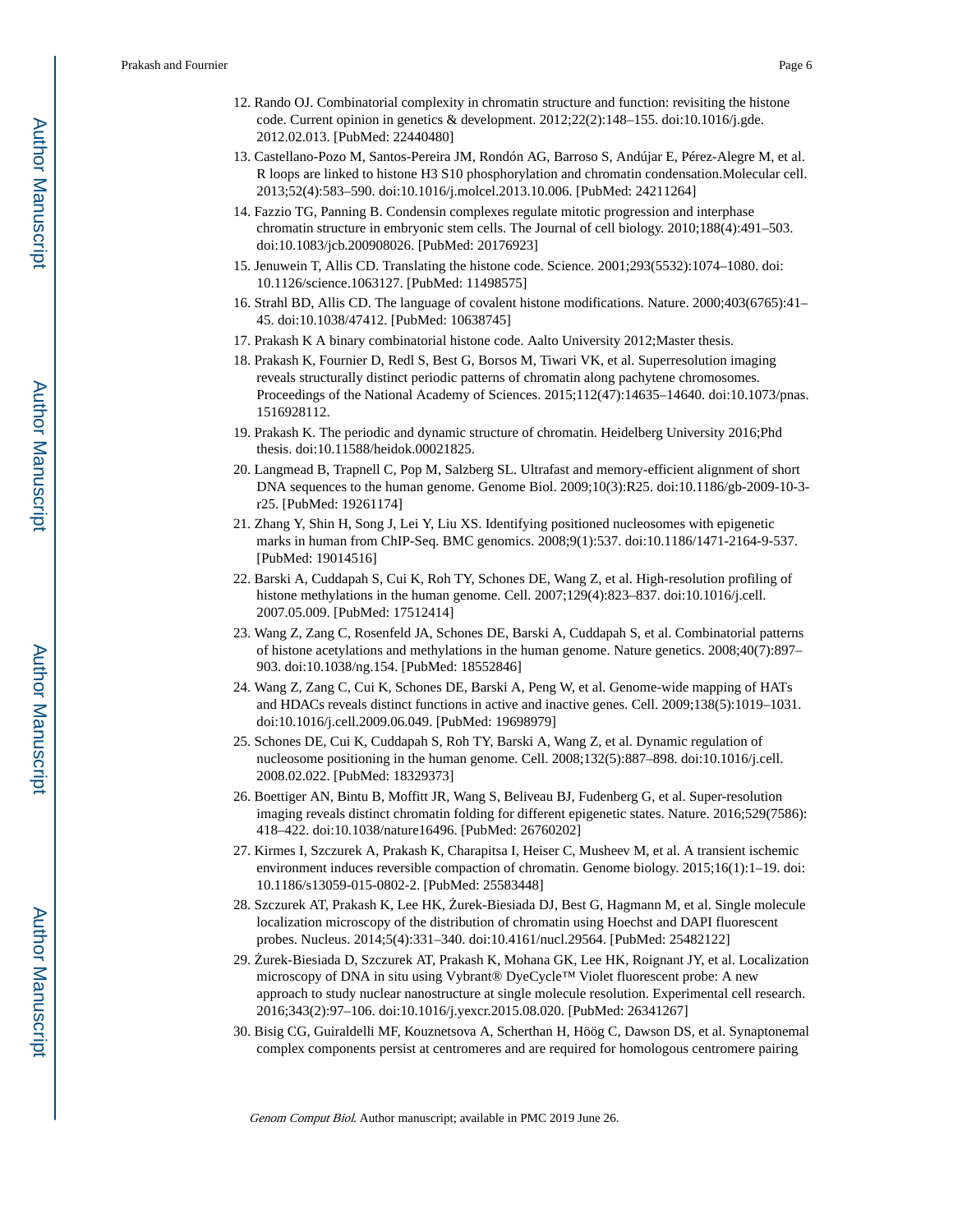- 31. Baudat F, Buard J, Grey C, Fledel-Alon A, Ober C, Przeworski M, et al. PRDM9 is a major determinant of meiotic recombination hotspots in humans and mice. Science. 2010;327(5967): 836–840. doi:10.1126/science.1183439. [PubMed: 20044539]
- 32. Baudat F, Imai Y, de Massy B. Meiotic recombination in mammals: localization and regulation. Nature Reviews Genetics. 2013;14(11):794–806' doi:10.1038/nrg3573.
- 33. Heng H, Chamberlain JW, Shi XM, Spyropoulos B, Tsui LC, Moens PB. Regulation of meiotic chromatin loop size by chromosomal position. Proceedings of the National Academy of Sciences. 1996;93(7):2795–2800.
- 34. Arthur RK, Ma L, Slattery M, Spokony RF, Ostapenko A, Nègre N, et al. Evolution of H3K27me3 marked chromatin is linked to gene expression evolution and to patterns of gene duplication and diversification. Genome research. 2014;24(7):1115–1124. doi:10.1101/gr.162008.113. [PubMed: 24985914]
- 35. Rivera C, Gurard-Levin ZA, Almouzni G, Loyola A. Histone lysine methylation and chromatin replication. Biochimica et Biophysica Acta (BBA)-Gene Regulatory Mechanisms. 2014;1839(12): 1433–1439. doi:10.1016/j.bbagrm.2014.03.009. [PubMed: 24686120]
- 36. Buard J, Barthès P, Grey C, de Massy B. Distinct histone modifications define initiation and repair of meiotic recombination in the mouse. The EMBO journal. 2009;28(17):2616–2624. doi:10.1038/ emboj.2009.207. [PubMed: 19644444]
- 37. Hansen KH, Bracken AP, Pasini D, Dietrich N, Gehani SS, Monrad A, et al. A model for transmission of the H3K27me3 epigenetic mark. Nature cell biology. 2008;10(11):1291–1300. doi: 10.1038/ncb1787. [PubMed: 18931660]
- 38. Cremer T, Cremer M, Hübner B, Strickfaden H, Smeets D, Popken J, et al. The 4D nucleome: Evidence for a dynamic nuclear landscape based on co-aligned active and inactive nuclear compartments. FEBS Letters. 2015;doi:10.1016/j.febslet.2015.05.037.
- 39. Termolino P, Cremona G, Consiglio MF, Conicella C. Insights into epigenetic landscape of recombination-free regions. Chromosoma. 2016;125(2):301–308. doi:10.1007/ s00412-016-0574-9. [PubMed: 26801812]
- 40. Margueron R, Trojer P, Reinberg D. The key to development: interpreting the histone code? Current opinion in genetics & development. 2005;15(2):163–176. doi:10.1016/j.gde.2005.01.005. [PubMed: 15797199]
- 41. Goldberg AD, Allis CD, Bernstein E. Epigenetics: a landscape takes shape. Cell. 2007;128(4):635– 638. doi:10.1016/j.cell.2007.02.006. [PubMed: 17320500]
- 42. Rao SS, Huntley MH, Durand NC, Stamenova EK, Bochkov ID, Robinson JT, et al. A 3D map of the human genome at kilobase resolution reveals principles of chromatin looping. Cell. 2014;159(7):1665–1680. doi:10.1016/j.cell.2014.11.021. [PubMed: 25497547]
- 43. Fortin JP, Hansen KD. Reconstructing A/B compartments as revealed by Hi-C using long-range correlations in epigenetic data. Genome biology. 2015;16(1):1. doi:10.1186/s13059-015-0741-y. [PubMed: 25583448]
- 44. Cremer T, Küpper K, Dietzel S, Fakan S. Higher order chromatin architecture in the cell nucleus: on the way from structure to function. Biology of the Cell. 2004;96(8):555–567. doi:10.1016/ j.biolcel.2004.07.002. [PubMed: 15519691]
- 45. Albiez H, Cremer M, Tiberi C, Vecchio L, Schermelleh L, Dittrich S, et al. Chromatin domains and the interchromatin compartment form structurally defined and functionally interacting nuclear networks. Chromosome Research. 2006;14(7):707–733. doi:10.1007/s10577-006-1086-x. [PubMed: 17115328]
- 46. Lieberman-Aiden E, van Berkum NL, Williams L, Imakaev M, Ragoczy T, Telling A, et al. Comprehensive mapping of long-range interactions reveals folding principles of the human genome. science. 2009;326(5950):289–293. doi:10.1126/science.1181369. [PubMed: 19815776]
- 47. Gall J. Chromosome fibers from an interphase nucleus. Science. 1963;139(3550):120–121. doi: 10.1126/science.139.3550.120. [PubMed: 13960346]
- 48. Van Holde K, Zlatanova J. What determines the folding of the chromatin fiber? Proceedings of the National Academy of Sciences. 1996;93(20):10548–10555.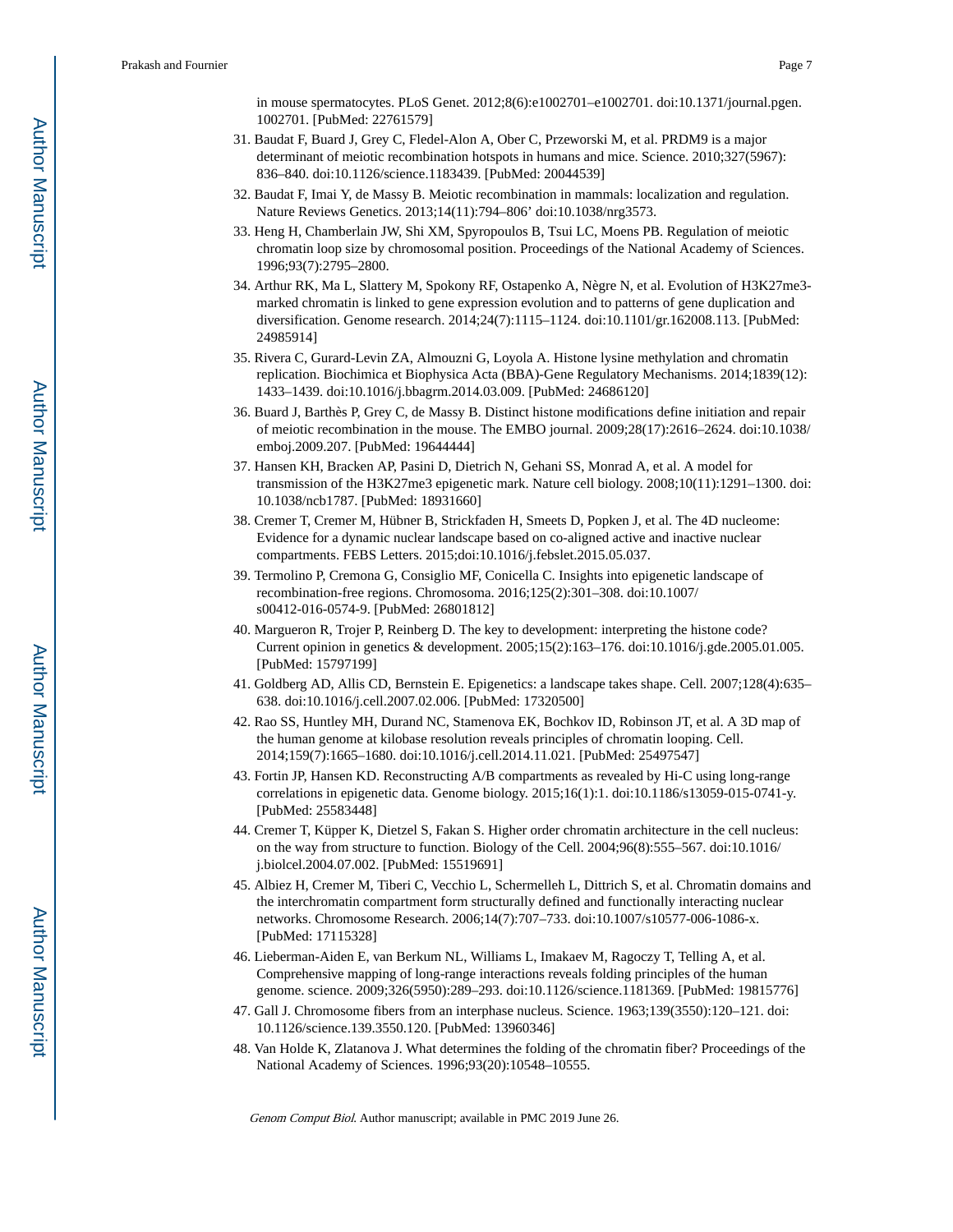- 49. Zlatanova J, Leuba SH, van Holde K. Chromatin structure revisited. Critical Reviews™ in Eukaryotic Gene Expression. 1999;9(3-4).
- 50. Rada-Iglesias A, Bajpai R, Swigut T, Brugmann SA, Flynn RA, Wysocka J. A unique chromatin signature uncovers early developmental enhancers in humans. Nature. 2010;470(7333):279–283. doi:10.1038/nature09692. [PubMed: 21160473]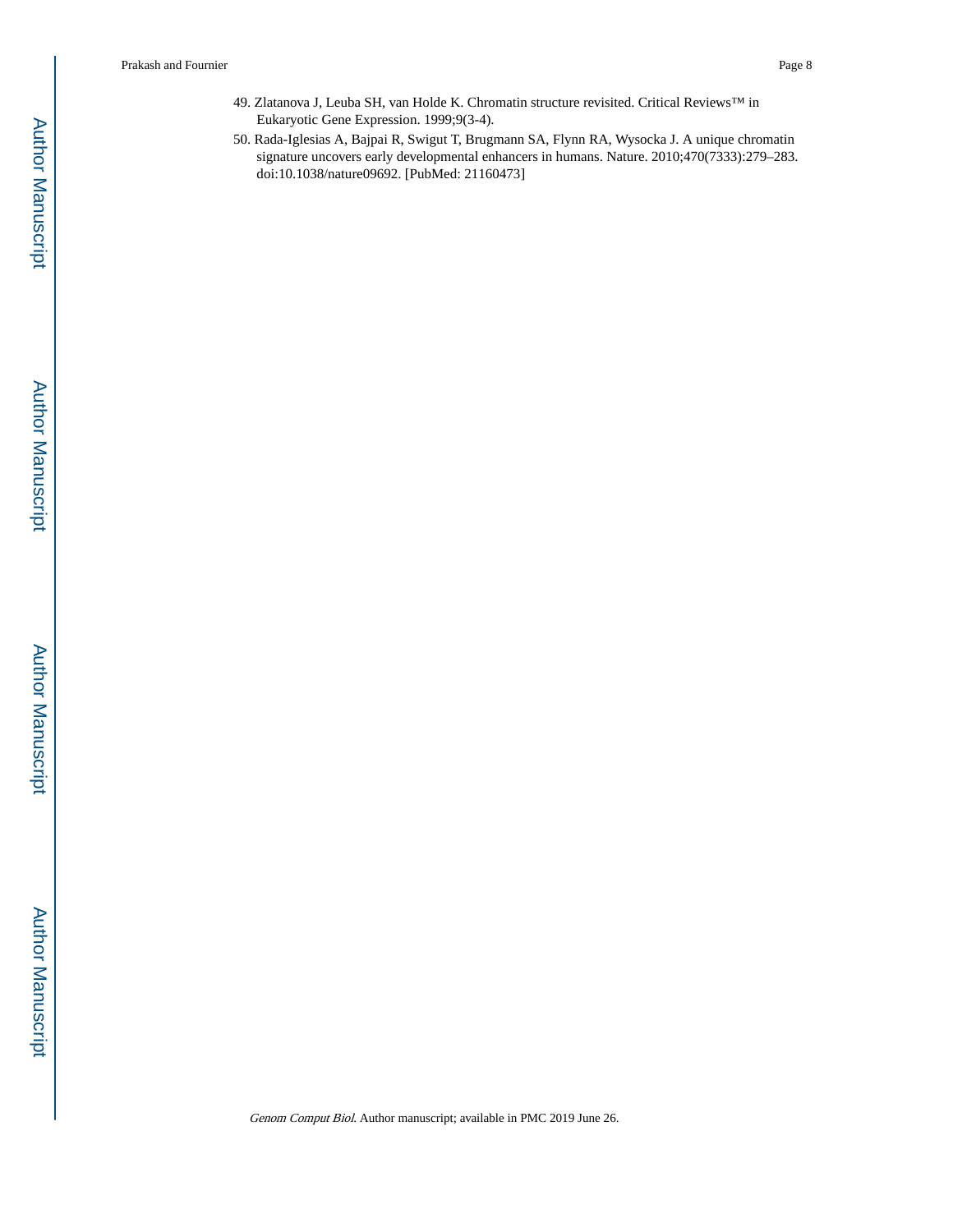Prakash and Fournier Page 9



#### **Figure 1: Histone modification associations at the nucleosome level.**

Five clusters of histone modifications were identified based on 186,492 predicted nucleosome positions using hierarchical clustering. Coefficient of correlation of histone marks at the nucleosome level are presented by a coloring scheme from red (negative correlation) to blue (positive correlation) while white represents an absence of correlation. Black boxes highlight the identified clusters.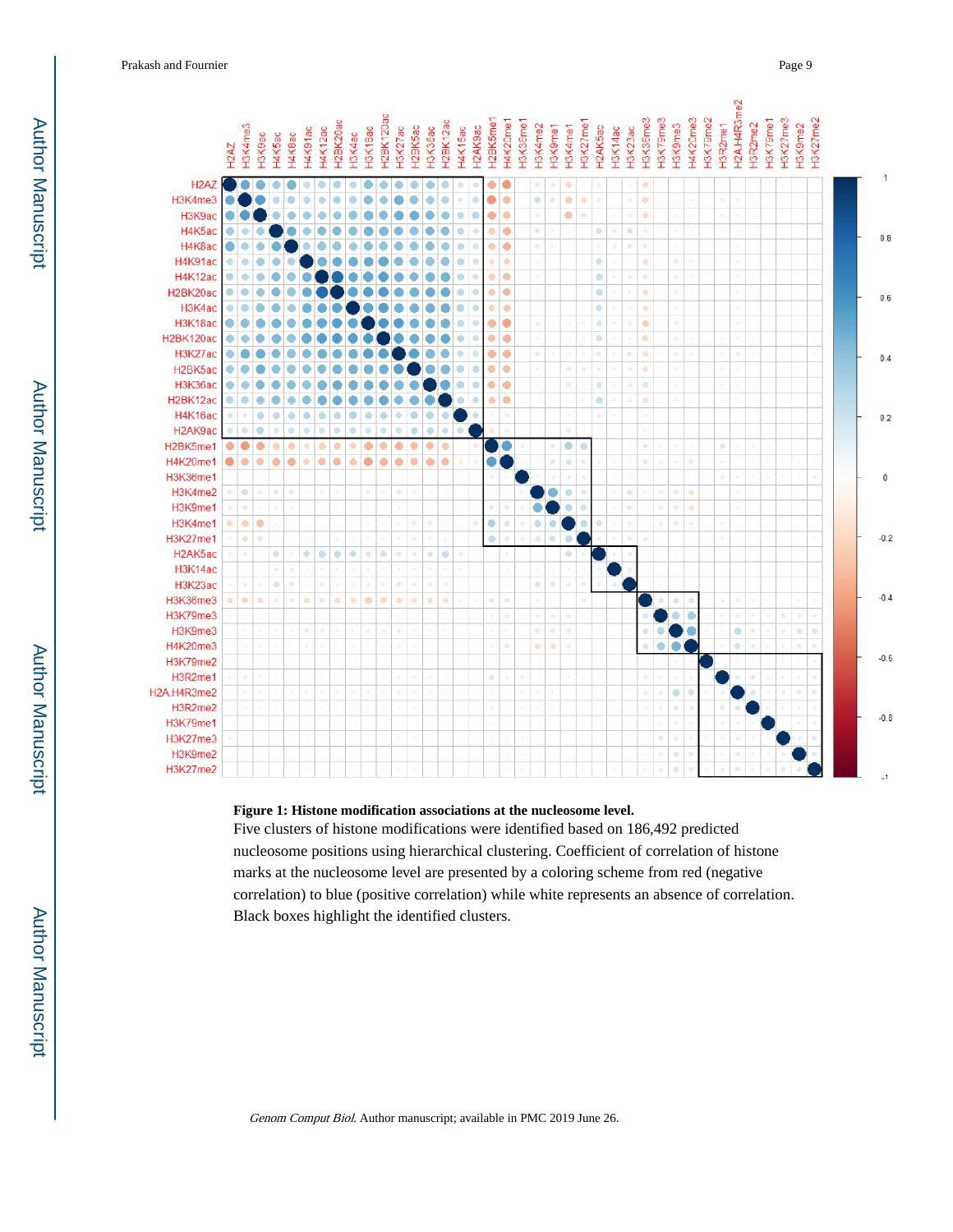

#### **Figure 2: Histone code at lower order tends to be maintained at higher orders.**

From top to bottom, browser tracks of the different histone modifications shown in the same order as they appear in figure 1, with clusters displayed on the left (I, II, III, IV and V corresponding to the clusters of figure 1 in order that appeared top to bottom). Density of reads is represented by a gray scale, with darker regions depicting higher densities. From left to right, three different levels of zoom show the distribution of marks around the locus of gene BCOR. The left panel is the highest magnification at 200 kb, while the right panel is the lowest magnification with a range of 5kb. Genomic positions on X chromosome are indicated on the top of the different graphs for reference.Boxes and arrows in green and orange show the relationship between the three levels of zoom. The reference human genome used is hg18.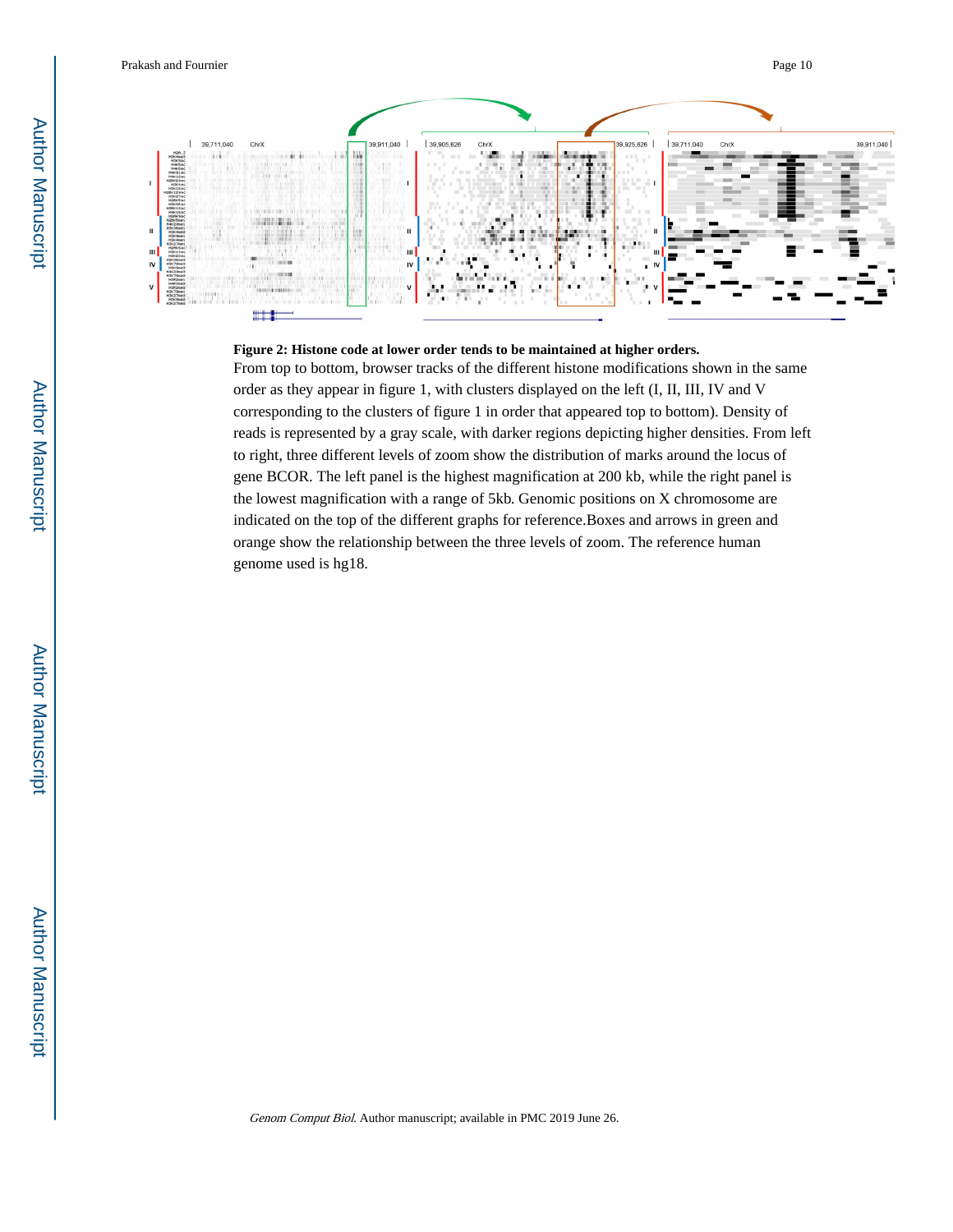

#### **Figure 3: Histone code at the level of chromosomes.**

Chromatin during pachytene stage of meiosis prophase one is shown to be constrained by anti-correlating distinct clusters of histone modifications (in pink) along the synaptonemal complex (SC) (in green). Active chromatin (H3K4me3) emanates radially in loop-like structures (top right) while repressive chromatin (H3K27me3) is confined to axial regions (bottom) of the SC. Finally, centromeric chromatin (H3K9me3) is found at one end of the SC (top left) [18].